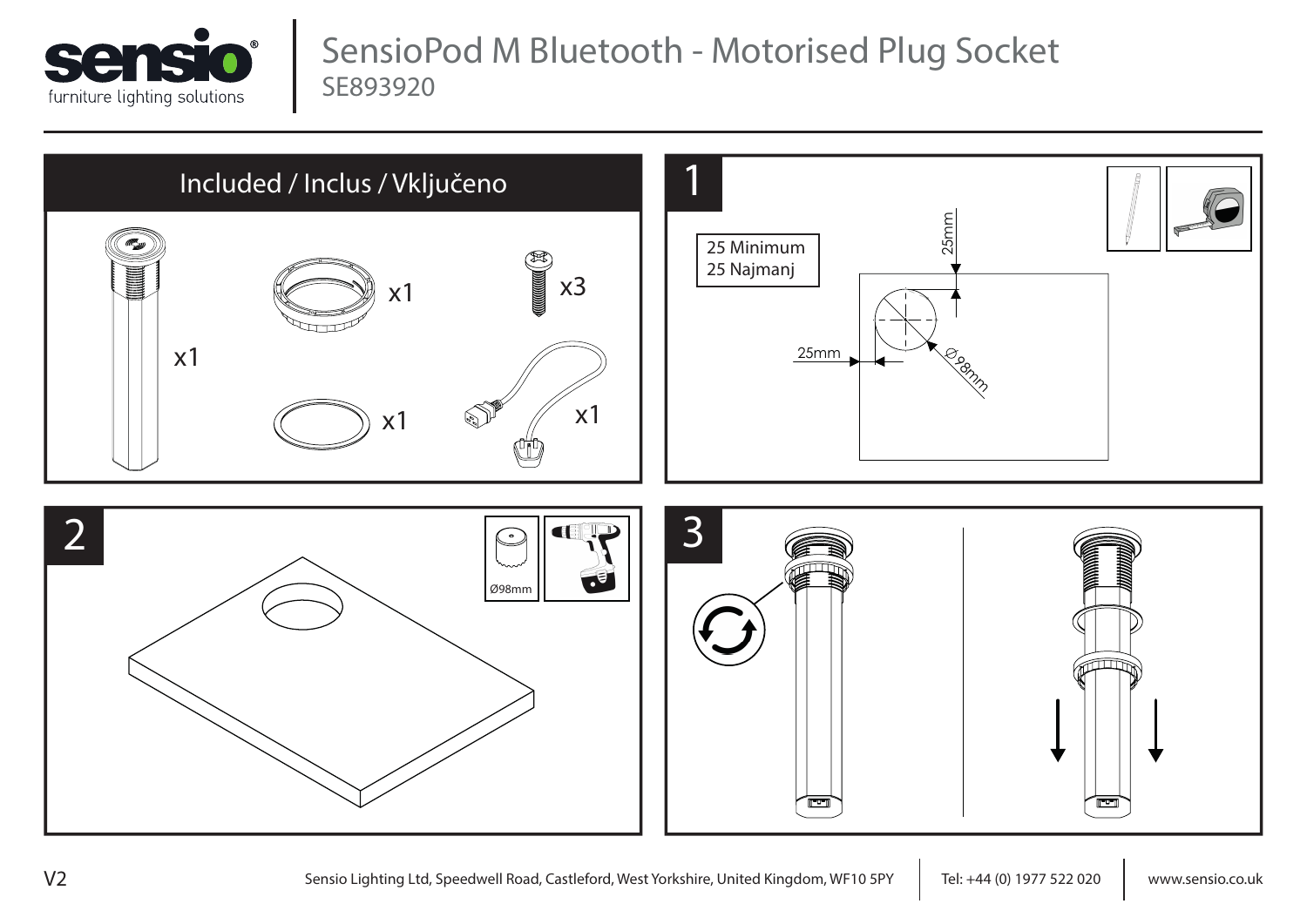

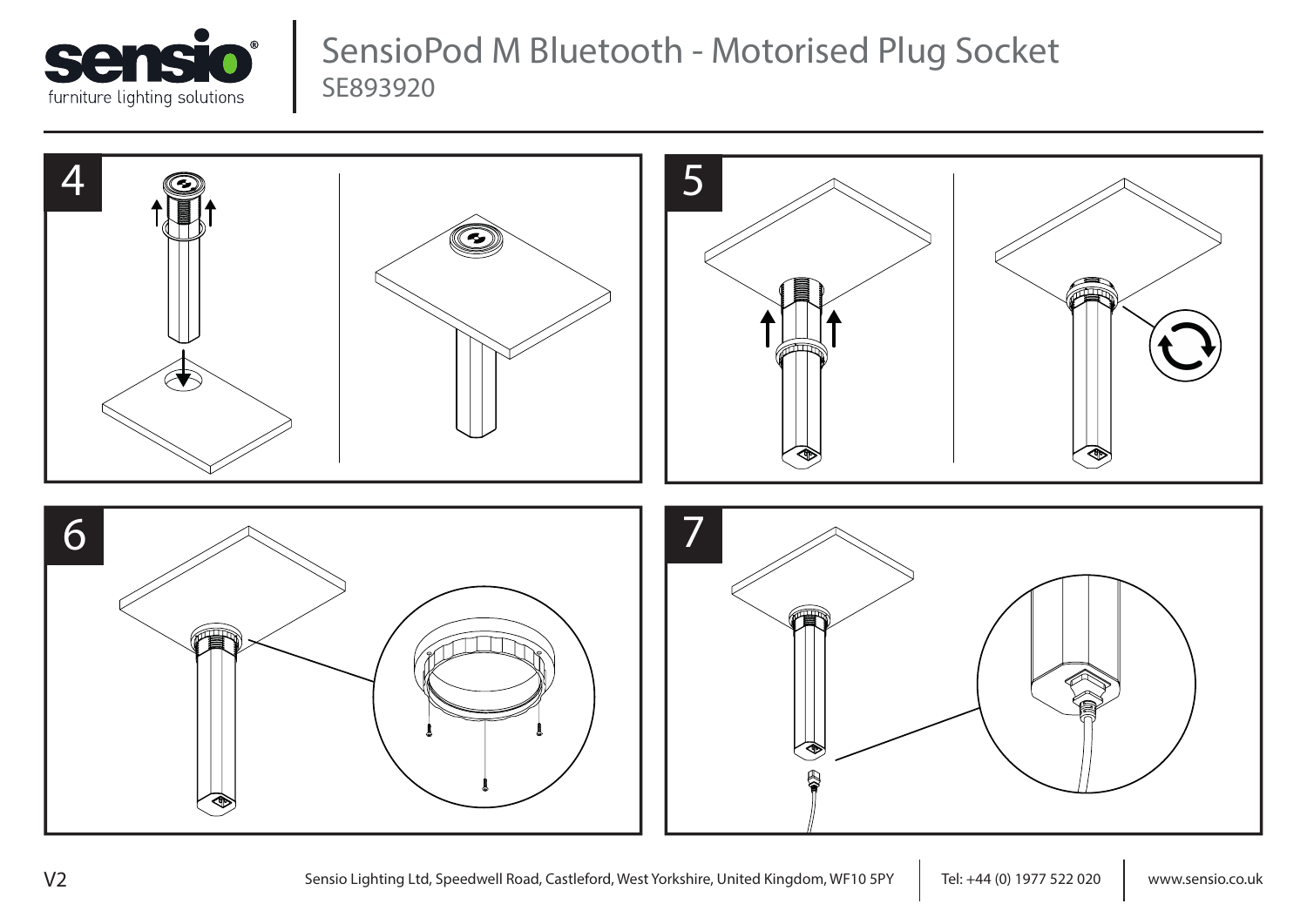



V2 Sensio Lighting Ltd, Speedwell Road, Castleford, West Yorkshire, United Kingdom, WF10 5PY | Tel: +44 (0) 1977 522 020 | www.sensio.co.uk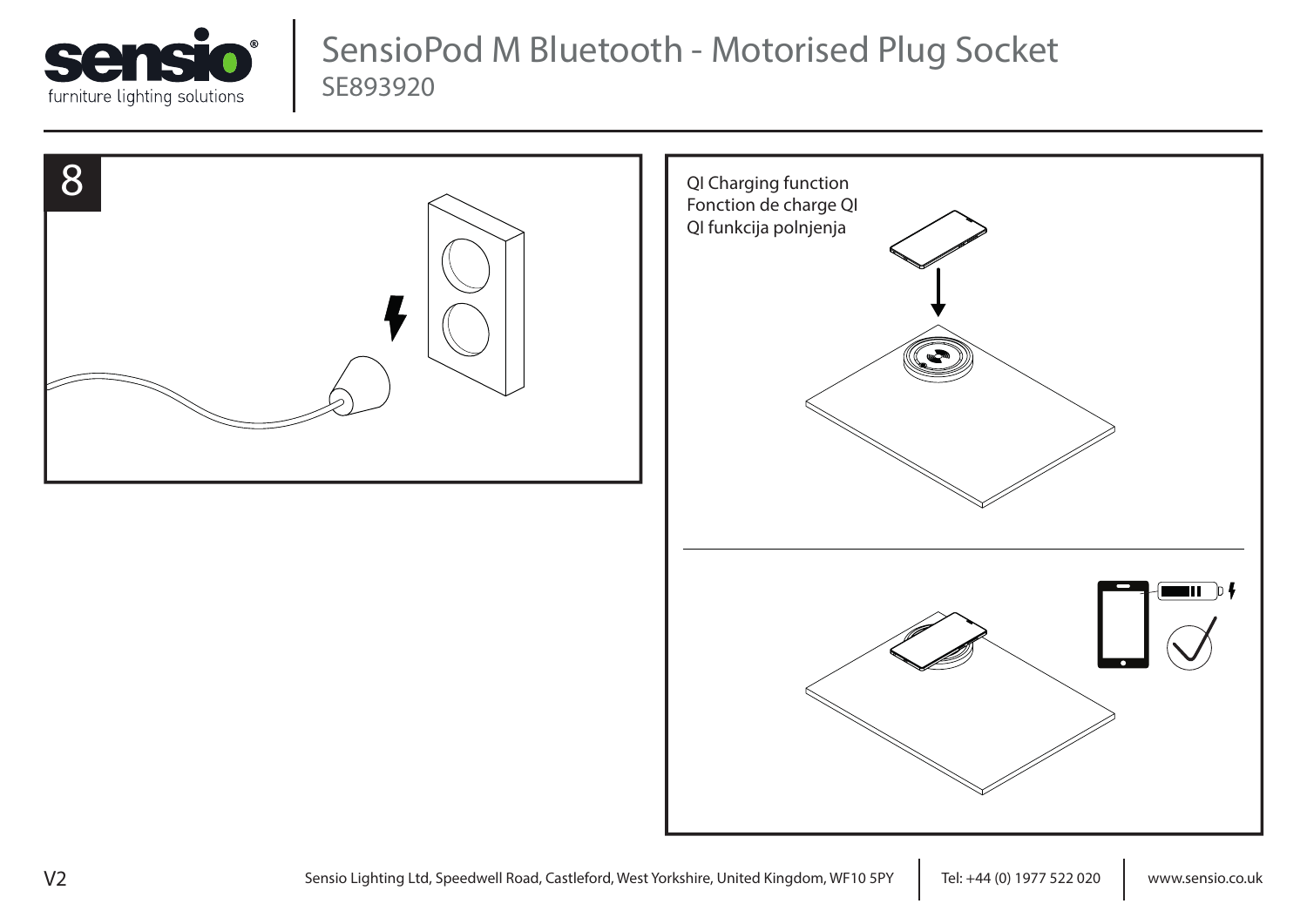

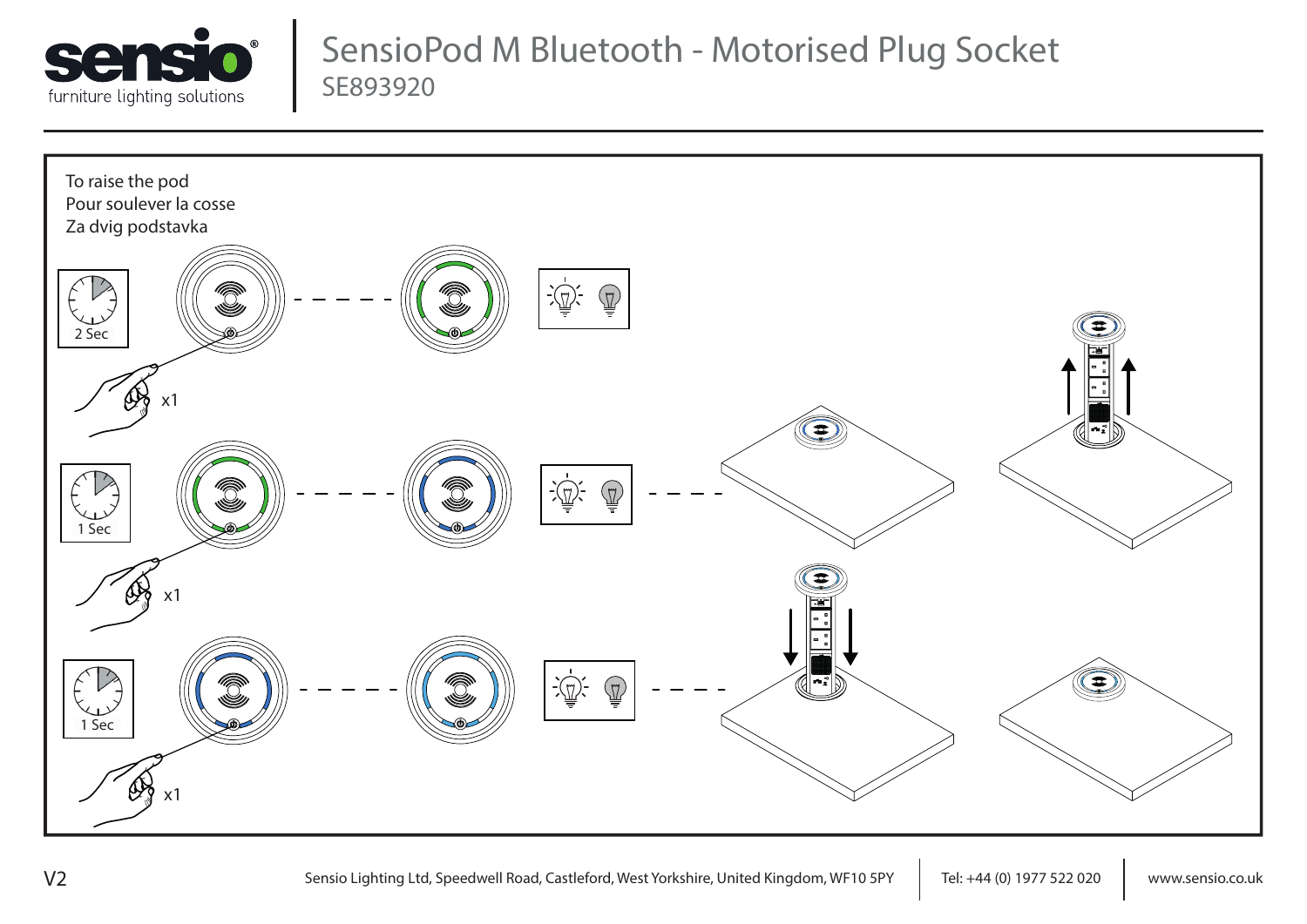

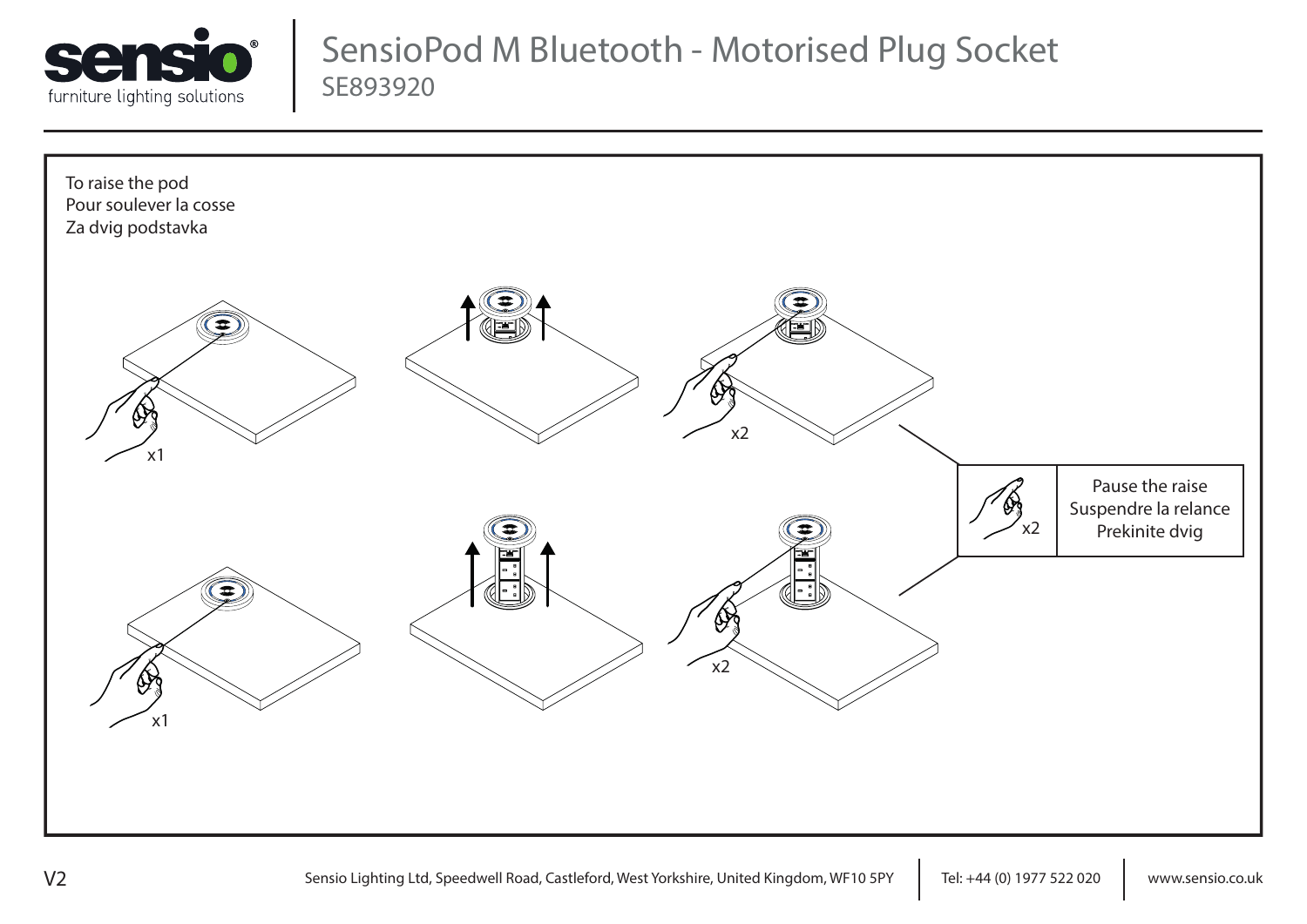





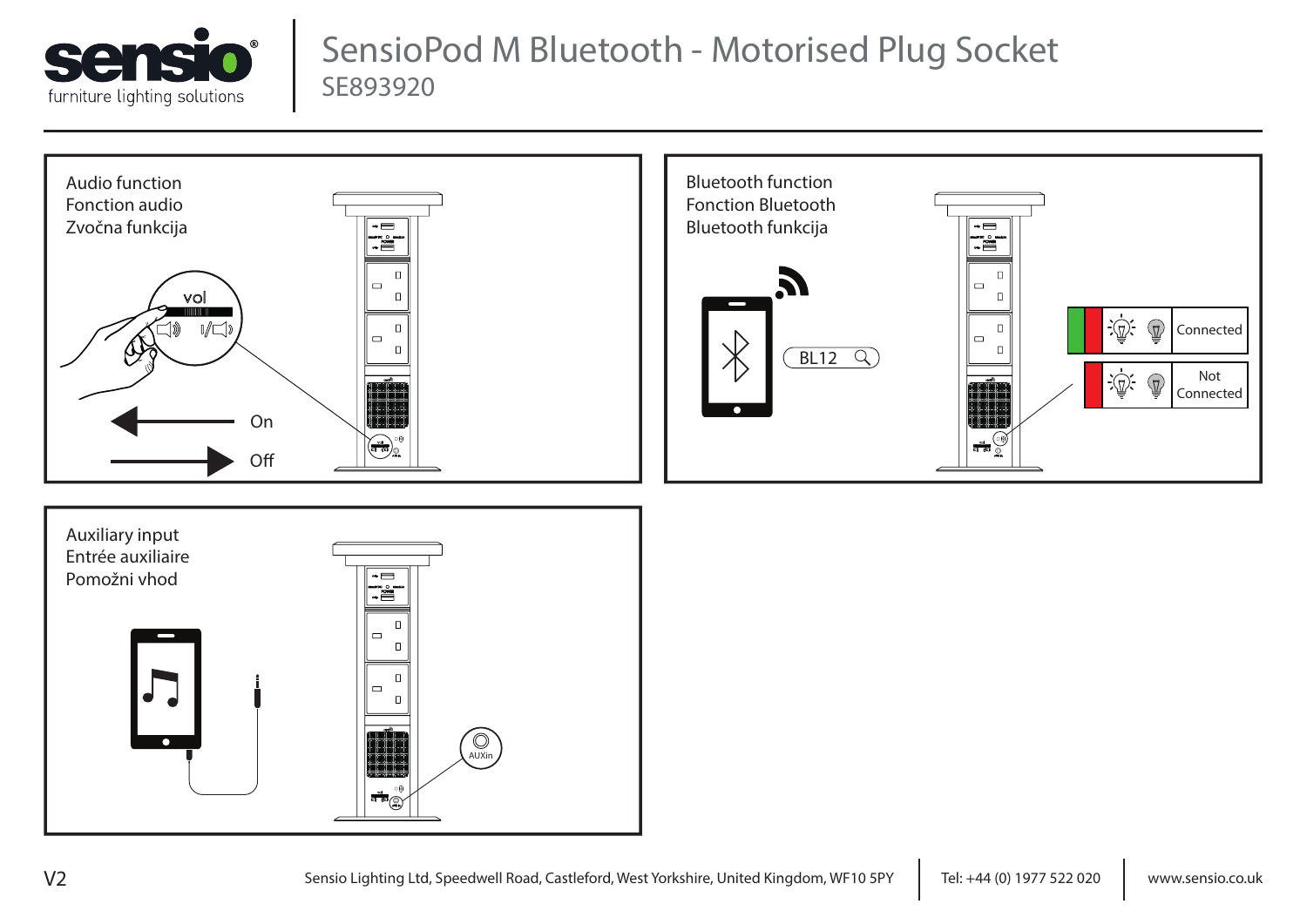

| <b>Fill</b><br>13mm<br>$\Box$<br>$\qquad \qquad \Box$<br>$\Box$<br>294mm<br>$\Box$<br>$\qquad \qquad \Box$<br>$\Box$                                                                                                                                                                                                                                                                                                                               | @110mm                                     | Product Wattage<br>Produit en Watts<br>N/A<br>Moč izdelka<br>Produktleistung<br>Potenza del prodotto                            |
|----------------------------------------------------------------------------------------------------------------------------------------------------------------------------------------------------------------------------------------------------------------------------------------------------------------------------------------------------------------------------------------------------------------------------------------------------|--------------------------------------------|---------------------------------------------------------------------------------------------------------------------------------|
| 3mm<br>$\frac{1}{\pi}\sum_{i=1}^{\infty}\frac{1}{i} \sum_{i=1}^{\infty}\frac{1}{i} \sum_{i=1}^{\infty}\frac{1}{i} \sum_{i=1}^{\infty}\frac{1}{i} \sum_{i=1}^{\infty}\frac{1}{i} \sum_{i=1}^{\infty}\frac{1}{i} \sum_{i=1}^{\infty}\frac{1}{i} \sum_{i=1}^{\infty}\frac{1}{i} \sum_{i=1}^{\infty}\frac{1}{i} \sum_{i=1}^{\infty}\frac{1}{i} \sum_{i=1}^{\infty}\frac{1}{i} \sum_{i=1}^{\infty}\frac{1$<br><b>THE REAL PROPERTY</b><br><b>THERES</b> |                                            | IP Rating<br>Classement IP<br><b>IP20</b><br>IP zaščita<br>IP-Bewertung<br>Valutazione IP                                       |
| 480mm                                                                                                                                                                                                                                                                                                                                                                                                                                              | 1800mm<br>$\Box$<br>IH<br>$\Box$<br>$\Box$ | Input Voltage<br>Tension d'entrée<br><b>240V</b><br>Vhodna napetost<br>Eingangsspannung<br>Tensione di ingresso                 |
|                                                                                                                                                                                                                                                                                                                                                                                                                                                    |                                            | Colour temperature<br>Température de couleur<br>Temperatura barve<br>N/A<br>svetlobe<br>Farbtemperatur<br>Temperatura di colore |